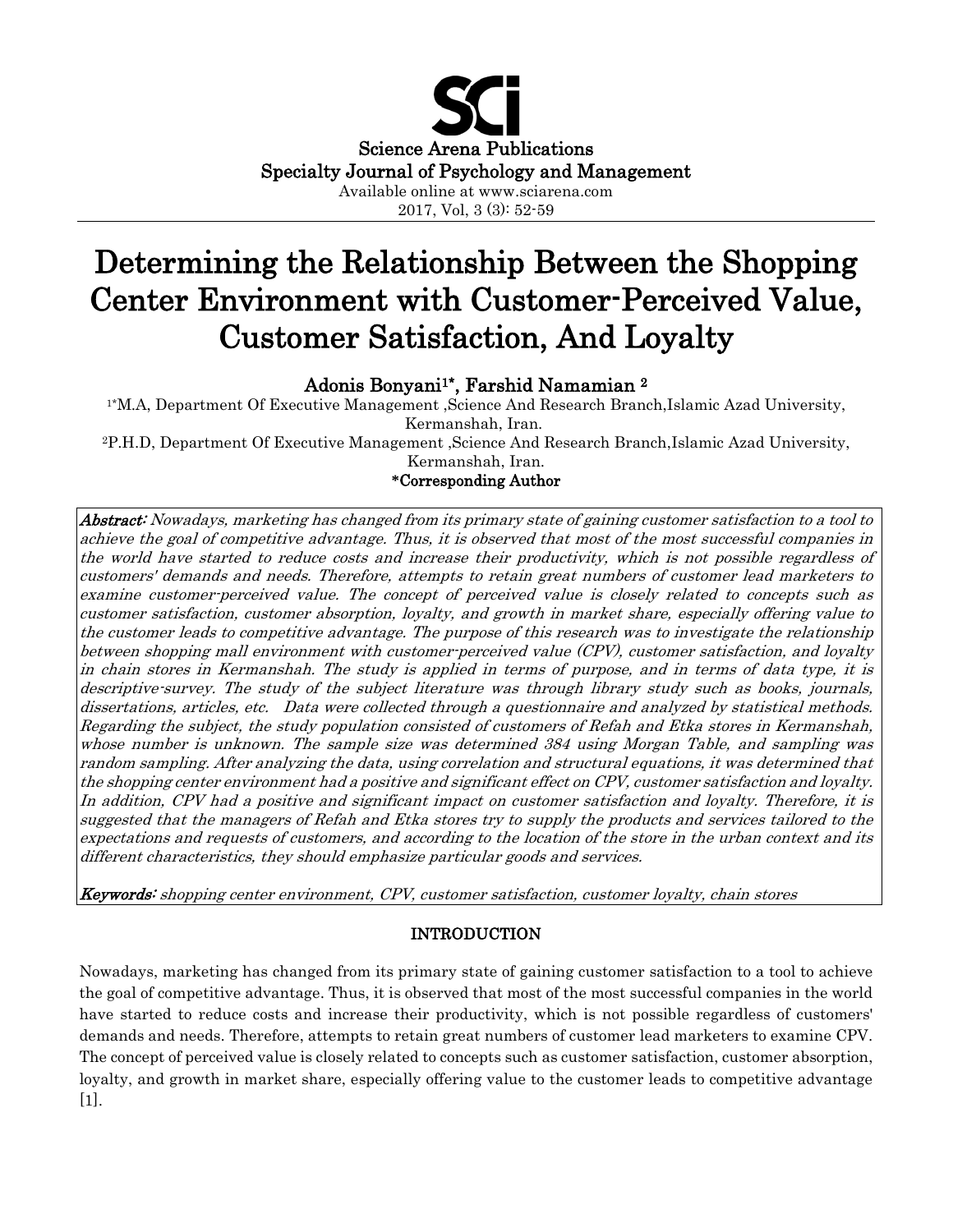Transferring value to customer is a continuous consideration for management in many commercial markets nowadays and the concept of value is one of the most important foundations for managers. It is also vital to know in what position is the customer's created value for the organization. The value perceived by the customer is a function of quality and price. This means that customers understand the value of goods and services by these two indices. Therefore, creating value for customers is necessary because higher levels of customer satisfaction and value lead the organization towards more loyal customers, a stronger competitive position, and more market share [2].

In recent years, due to the rapid expansion of global competition and economic and international dynamism, the ideals and goals of organizations have undergone major changes. Although some time ago, the focus on attracting new customers was the main goal of organizations, today, strategic business strategies focus on maintaining and improving loyalty and increasing customer confidence towards the organization. The main cause of such a change is increasing knowledge and public awareness about the desired outcomes of customer satisfaction and loyalty. Companies that have a larger share of loyal customers have greatly increased the company's profitability due to numerous reasons, such as rebate rate, oral advertising for products, and a decrease in the willingness to switch the source supplying the goods [3].

Considering the extensive efforts made today by the researchers, experts and managers of business organizations to improve the quality-management tools and to develop customer-orientation attitude, one can understand that at present customer satisfaction and loyalty are of the most important factors in determining the success of organizations in business and profitability. Thus, achieving business progress has become inevitable. Therefore, the creation and implementation of systems of customer-satisfaction measurement as the most important indicator of the quality of services and products, are considered as the basic needs of today's organizations [4].

Each system, in addition to interacting with elements within itself, deals with elements outside itself and related to the environment. In fact, the environment of each system includes those things that are out of the system. The system cannot do much to control its changes, so the system environment can be considered as a constant factor. Thus, if a hypothetical factor has an effect on the system and controlled by it, it is a system factor, but if an effective factor on the system is beyond its control, it is an environmental factor. If an ineffective factor is not affected by the system, it is neither an environment nor a system factor [5].

The value attributed to a product or service is directly related to the benefits its customers expect, and has an inverse relationship with the costs associated with the use of that product or service. The value network received by end-customers is in fact the difference between the value that customers attribute to a product or service and the cost they really pay for it. Huber and others argue that creating superior value for a customer is a key element in ensuring the success of companies [6].

The importance of providing superior value to the customer has been taken into account in most strategic business models. A clear understanding of the concept of customer value is essential for the success of valuebased strategies. In fact, the superior value of services or goods offered to customers leads to customer loyalty, and the customer's loyalty is the real stimulus of financial activities [7].

Javosky and Kohli (1993) have identified problems in defining the customer's expected value. These problems stem from subjectivity and ambiguity in CPV because it is a dynamic concept that occurs over time. Value is defined by customers and in the market, and not by the suppliers in the factory, or as Dile (1989) says, value is not what production creates, but what customers perceive.

Today, in most industries, companies deal with studying, evaluating and implementing loyalty strategies and programs aimed at developing strong relationships with their customers [8]. Moreover, customer satisfaction is the main factor for success in many organizations, and numerous studies have mentioned the relationship between customer satisfaction with oral communication, loyalty, and increased profitability of organizations [9]. In the service industries where the provision of services involves communication and interaction with the customer, overall customer satisfaction is based on the quality of confrontation and their experience of the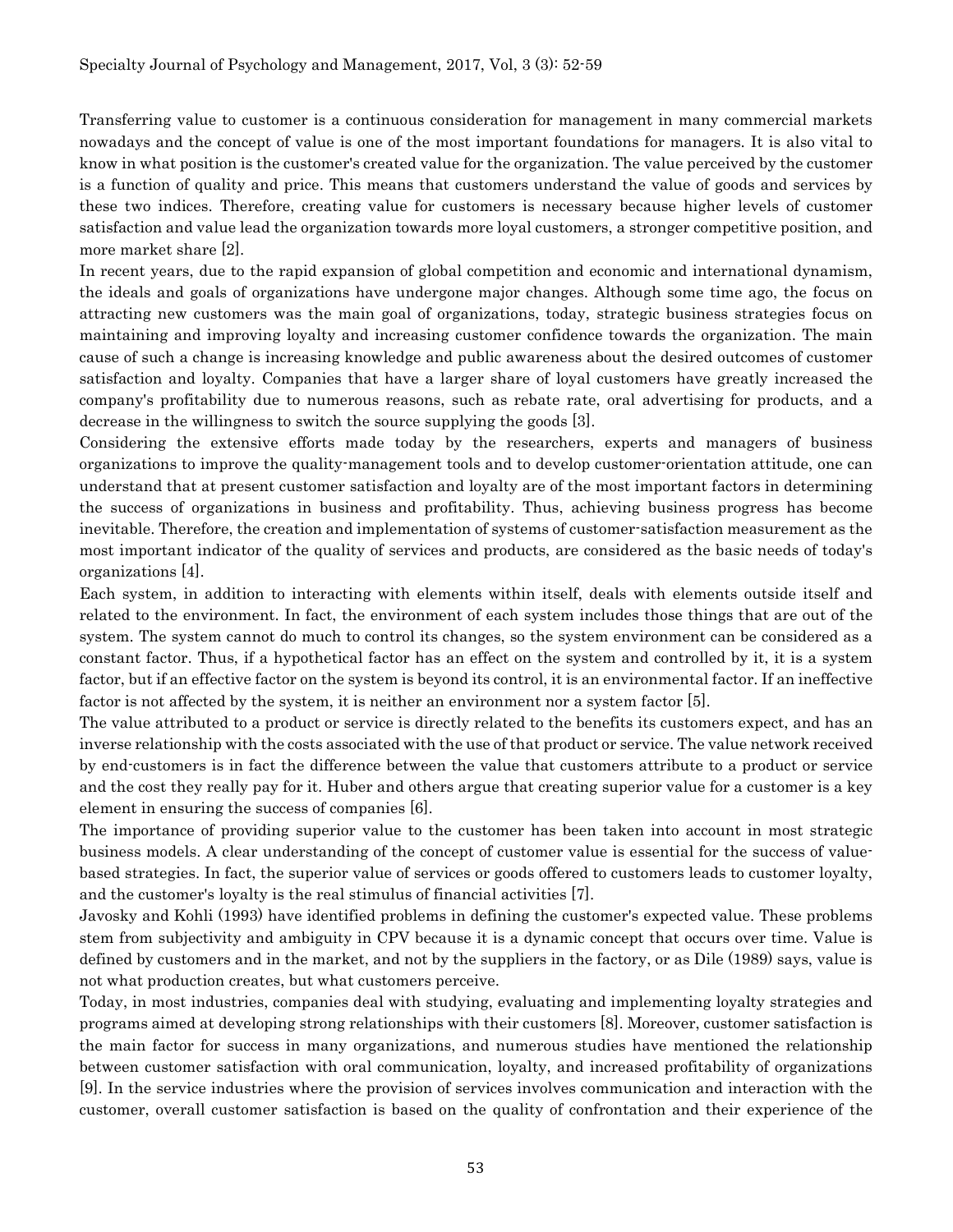organization, so it is no surprise that companies spend significant resources on measuring and managing customer satisfaction. To improve customer satisfaction and loyalty, firms need to investigate the factors affecting customer satisfaction and referring again, and achieve their loyalty through their satisfaction [10]. We live in a society where the demand for products and services is rising steadily compared to the past, and no company can survive without customer satisfaction. Moreover, there is the fact that customer expectations have increased sharply, and the company should no longer be mindful of meeting the basic and primary needs of customers, but must go beyond that and focus on mutual benefit and long-term mutual relationships. Customer loyalty is one of the concepts that will lead to corporate success in today's competitive world. In today's perspective, marketing means growing new customers, paying attention to his satisfaction and seeing quality from his perspective. Quality is one of the most important criteria for product evaluation, a broad concept that various parts of the organization are committed to [11].

Therefore, in this research, we are trying to answer the following question. What is the relationship between shopping center environment, with customer perceived value, satisfaction and loyalty of customers in chain stores in Kermanshah?

# RESEARCH METHODOLOGY

This research is descriptive-analytical based on the type of data, where we describe the cause and effect relationships between existing variables using regression and correlation tests. It is considered applied in terms of purpose.

The population of this study is all customers who come for shopping to chain stores of Kermanshah (Refah and Etka). Since the population of this research is unlimited (unidentified), we used Cochran formula to determine the sample size. Using this formula, we determined the sample size as 384 people. Moreover, the sample was selected using simple random sampling method.

In this study, a questionnaire was used to measure and study the effective factors and to collect data, which is designed based on a five-point Likert.

| Variable        | Questions | Components                                                                                   |  |  |  |
|-----------------|-----------|----------------------------------------------------------------------------------------------|--|--|--|
| Shopping center | $1-5$     | Relaxation, security, charm, parking, proper                                                 |  |  |  |
| environment     |           | space                                                                                        |  |  |  |
| Perceived value | $6 - 10$  | Functional value, social value, emotional value,                                             |  |  |  |
|                 |           | cognitive value, status value                                                                |  |  |  |
| satisfaction    |           | Useful organization of the organization,<br>pursuing affairs, providing services tailored to |  |  |  |
|                 | $11 - 15$ |                                                                                              |  |  |  |
|                 |           | the customer's request, fair treatment,                                                      |  |  |  |
|                 |           | cleanliness                                                                                  |  |  |  |
| Loyalty         |           | Feelings of belonging, the desire to continue the                                            |  |  |  |
|                 | $16 - 20$ | relationship, being the first choice, introduction                                           |  |  |  |
|                 |           | to others, the importance of the relationship                                                |  |  |  |

Table 1: Classification of the questions of the questionnaire

The validity of the questionnaire was investigated through content validity, so after the preparation of the questionnaire, a sample was presented to the supervisor and the faculty members of the management group for the purpose of studying and commenting, and their points of view and amendments were applied.

In this research, the reliability of the questionnaire was measured by Cronbach's alpha test. According to Cronbach's alpha, the reliability should be at least 70% to be reliable to measure the scale, all components had this more than 70%, and the Cronbach's alpha coefficient of the whole questionnaire is 0.811, which indicates that the reliability is proper.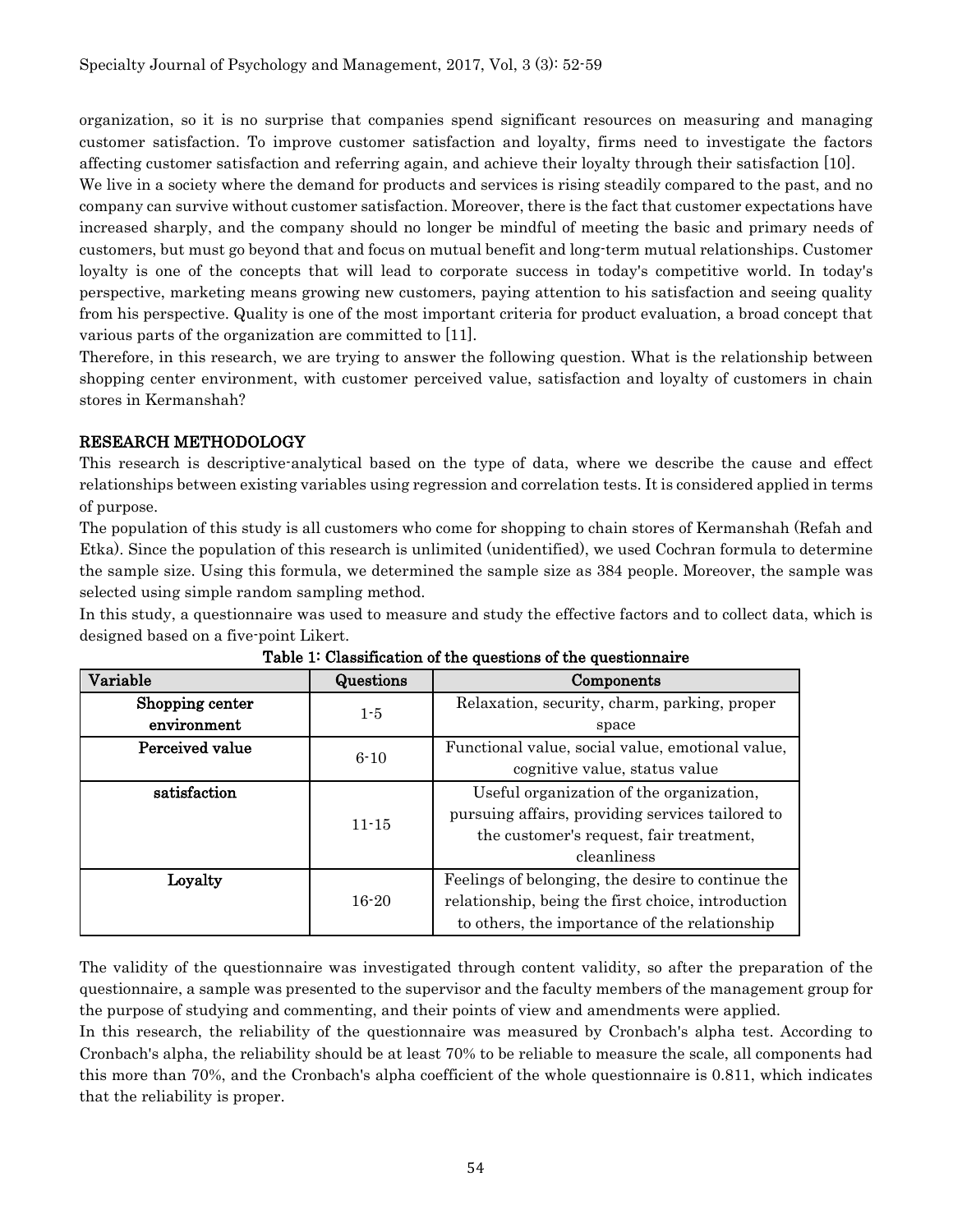In order to investigate the relationship between independent and dependent variables and to test research hypotheses, first Kolmogrov-Smirnov test was used for data normalization. In addition, spss software was used to test Spearman's correlation coefficient. In order to study the cause and effect relationships among the variables and components studied, we modeled the structural equations of the relationships between variables using AMOS software.

### RESULTS AND FINDINGS

| Table 2. Correlation between research variables |                                   |                        |                               |                               |  |  |  |  |
|-------------------------------------------------|-----------------------------------|------------------------|-------------------------------|-------------------------------|--|--|--|--|
| Variables                                       | Shopping<br>center<br>environment | <b>CPV</b>             | Customer satisfaction         | Customer<br>loyalty           |  |  |  |  |
| Shopping<br>center<br>environment               | $\mathbf{1}$                      | 0.314<br>$Sig = 0.001$ | 0.508<br>$\text{Sig} = 0.003$ | 0.334<br>$Sig = 0.009$        |  |  |  |  |
| <b>CPV</b>                                      |                                   | 1                      | 0.389<br>$Sig = 0.011$        | 0.373<br>$Sig = 0.002$        |  |  |  |  |
| Customer<br>satisfaction                        |                                   |                        |                               | 0.442<br>$\text{Sig} = 0.020$ |  |  |  |  |
| Customer<br>loyalty                             |                                   |                        |                               |                               |  |  |  |  |

Table 2: Correlation between research variables

# There is a positive and significant relationship between shopping center environment and customer satisfaction.

As shown in Table 2, regarding the relationship between shopping center environment and customer satisfaction, the significance level is 0.003 and less than 0.05. Therefore, there is a positive and significant relationship between these two variables, which means that shopping center environment has a positive and significant effect on customer satisfaction in the chain stores of Refah and Etka in Kermanshah. The value of this effect is 0.330. Given that, this coefficient is positive, its effect is direct, with one unit change (increase) of the shopping center environment, 33% customer satisfaction in the chain stores of Refah and Etka in Kermanshah increases.

#### There is a positive and significant relationship between CPV and customer satisfaction.

As shown in Table 2, regarding the relationship between CPV and customer satisfaction, the significance level is 0.001 and less than 0.05. Therefore, there is a positive and significant relationship between these two variables, which means that CPV has a positive and significant effect on customer satisfaction. The value of this effect is 0.412. Given that, this coefficient is positive, its effect is direct, with one unit change (increase) of CPV, 42% customer satisfaction in the chain stores of Refah and Etka in Kermanshah increases.

#### There is a positive and significant relationship between shopping center environment and CPV**.**

As shown in Table 2, regarding the relationship between CPV and shopping center environment, the significance level is 0.001 and less than 0.05. Therefore, there is a positive and significant relationship between these two variables, which means that shopping center environment has a positive and significant effect on CPV in the chain stores of Refah and Etka in Kermanshah. The value of this effect is 0.274. Given that, this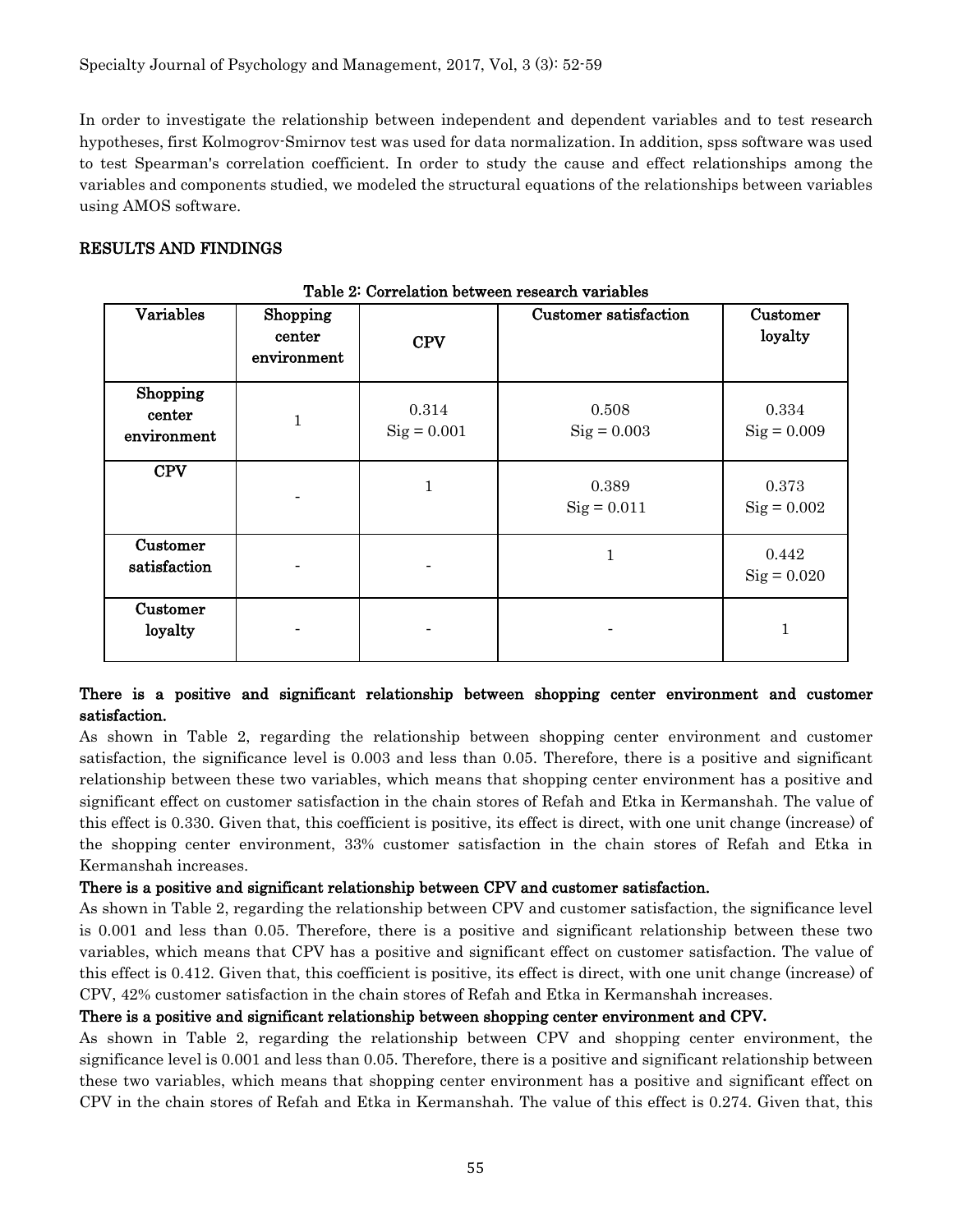coefficient is positive, its effect is direct, with one unit change (increase) of shopping center environment, perceived value of customers will increase by 27% in the chain stores of Refah and Etka in Kermanshah increases.

#### There is a positive and significant relationship between shopping center environment and customer loyalty**.**

As shown in Table 2, regarding the relationship between customer loyalty and shopping center environment, the significance level is 0.001 and less than 0.05. Therefore, there is a positive and significant relationship between these two variables, which means that shopping center environment has a positive and significant effect on customer loyalty in the chain stores of Refah and Etka in Kermanshah. The value of this effect is 0.433. Given that, this coefficient is positive, its effect is direct, with one unit change (increase) of shopping center environment, customer loyalty increases by 43% in the chain stores of Refah and Etka in Kermanshah increases.

#### There is a positive and significant relationship between CPV and customer satisfaction**.**

As shown in Table 2, regarding the relationship between CPV and customer satisfaction, the significance level is 0.002 and less than 0.05. Therefore, there is a positive and significant relationship between these two variables, which means that CPV has a positive and significant effect on customer satisfaction in the chain stores of Refah and Etka in Kermanshah. The value of this effect is 0.370. Given that, this coefficient is positive, its effect is direct, with one unit change (increase) of CPV, 37% customer satisfaction in the chain stores of Refah and Etka in Kermanshah increases.

#### There is a positive and significant relationship between customer loyalty and customer satisfaction**.**

As shown in Table 2, regarding the relationship between customer loyalty and customer satisfaction, the significance level is 0.000 and less than 0.05. Therefore, there is a positive and significant relationship between these two variables, which means that customer satisfaction has a positive and significant effect on customer loyalty in the chain stores of Refah and Etka in Kermanshah. The value of this effect is 0.474. Given that, this coefficient is positive, its effect is direct, with one unit change (increase) of customer satisfaction, 37% customer loyalty in the chain stores of Refah and Etka in Kermanshah increases.

| The overall relationship between variables |              |                                | Non-<br>$\boldsymbol{\mathsf{s}}$ tandard<br>error | Standa<br>rd<br>error | Critic<br>-al-<br>ratio | Sig.  | <b>Standa</b><br>rd<br>coeffici<br>ent. | The<br>results<br>of the<br>${\rm hypothe}$<br>ses |
|--------------------------------------------|--------------|--------------------------------|----------------------------------------------------|-----------------------|-------------------------|-------|-----------------------------------------|----------------------------------------------------|
| Customer satisfaction                      | $\leftarrow$ | Shopping center<br>environment | 0.133                                              | 0.047                 | 0.742                   | 0.022 | 0.330                                   | Confirm<br>ed                                      |
| Customer satisfaction                      | $\leftarrow$ | <b>CPV</b>                     | 0.694                                              | 0.118                 | 0.644                   | 0.013 | 0.412                                   | Confirm<br>ed                                      |
| <b>CPV</b>                                 | $\leftarrow$ | Shopping center<br>environment | 0.334                                              | 0.059                 | 0.868                   | 0.002 | 0.274                                   | Confirm<br>ed                                      |
| Customer loyalty                           | $\leftarrow$ | Shopping center<br>environment | 0.996                                              | 0.141                 | 1.251                   | 0.001 | 0.433                                   | Confirm<br>ed                                      |
| Customer loyalty                           | $\leftarrow$ | <b>CPV</b>                     | 0.393                                              | 0.078                 | 0.768                   | 0.014 | 0.370                                   | Confirm<br>ed                                      |
| Customer loyalty                           | $\leftarrow$ | customer satisfaction          | 0.561                                              | 0.095                 | 1.310                   | 0.021 | 0.474                                   | Confirm<br>ed                                      |

# Table 3: Estimates of the general model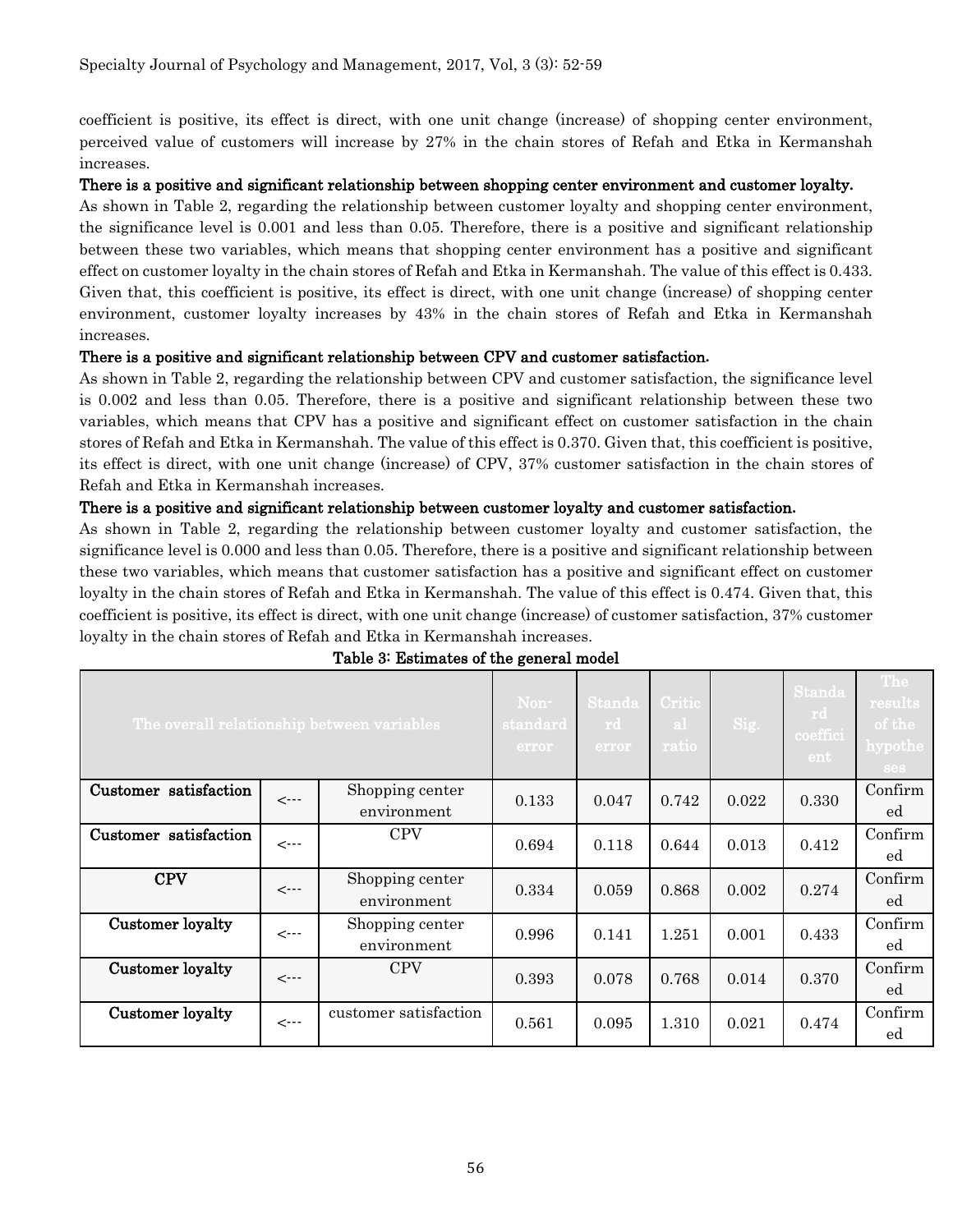

Graph 1: Corrective model of research with standard coefficient Table 4: Fit indices of overall corrective model

|       |       |       |       | $\llbracket \mathbf{F} \rrbracket$ |       |       |        |       |                     |
|-------|-------|-------|-------|------------------------------------|-------|-------|--------|-------|---------------------|
| >0.50 | >0.50 | >0.50 | >0.9  | >0.9                               | >0.9  | >0.9  | < 0.05 | $<$ 3 | Acceptable<br>value |
| 0.415 | 0.412 | 0.327 | 0.714 | 0.995                              | 0.948 | 0.918 | 0.034  | .122  | Measure value       |

# Comparative indices (NFI, RFI, CFI, IFI)

- The NFI value or the Benthaler-Bonnet standardized fit index is 0.918, which according to the standard value of 0.9, which is the optimal level of this index, the model has a favorable fit for this index.

- The value of RFI or relative fit index is 0.714, which indicates the optimal fit of the model.

- The value of IFI or increasing fitting index is obtained as 0.995, which indicates the optimal fit of the model.

- The value of CFI or comparative fit index is 0.948, which indicates the optimal fit of the model.

- The value of RMSEA or Root Mean Square Error of Approximation is 0.034, which is desirable due to the standard value less than 0.05.

# Parsimony indices (PNFI, PCFI, PRATIO)

- The PNFI or Parsimony Normed Fit Index is equal to 0.412 and below 0.5 and indicates the optimal status of the model.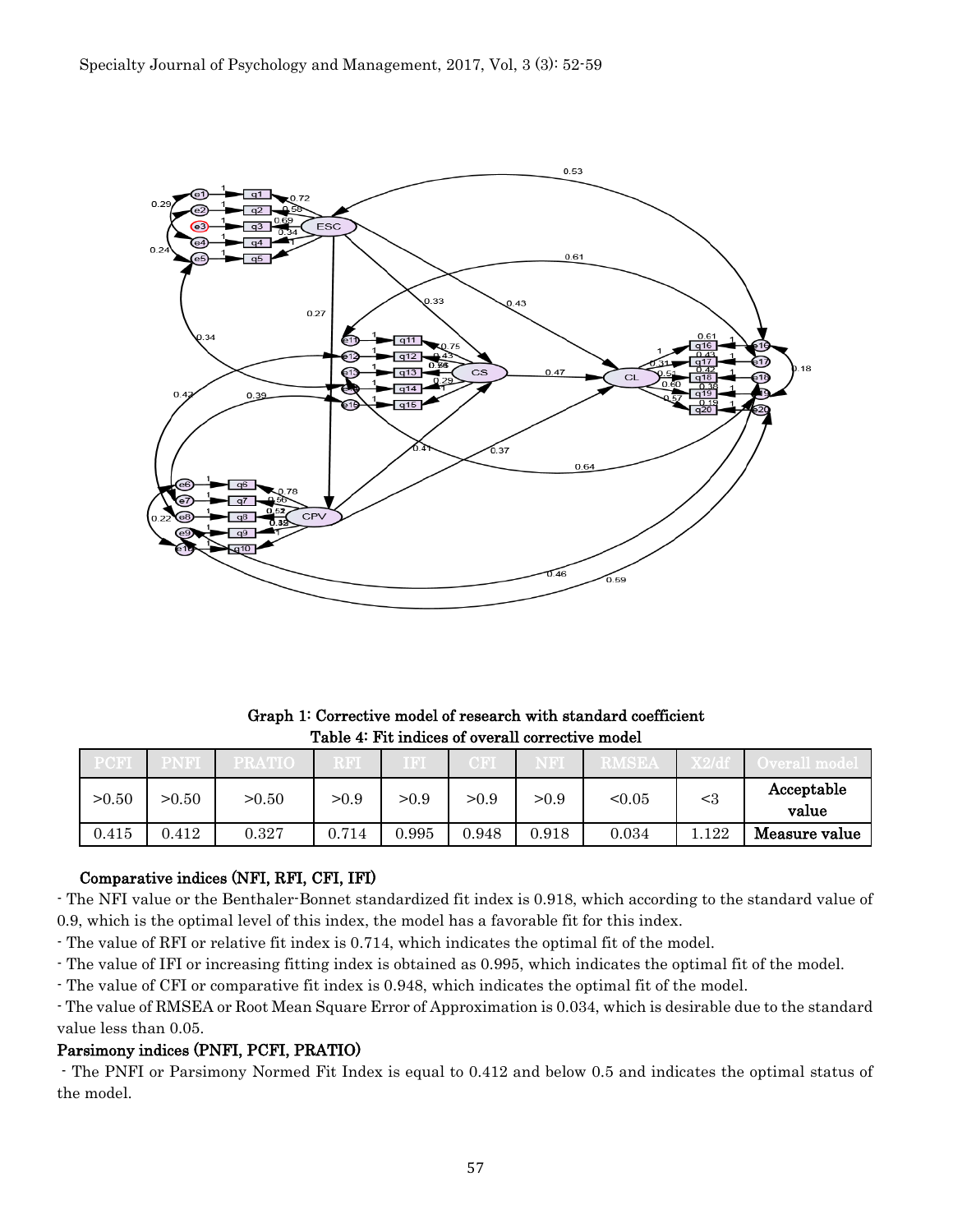- The PCFI value or parsimony comparative fitting index is equal to 0.415 and below 0.5 and represents, the optimal status of the model.

- The value of PRATIO or the ratio of equivalence is equal to 0.377 and less than 0.5 and indicates the optimal status of the model.

Therefore, in general, considering all the indicators, it can be stated that the model has a suitable fit, so due to correction, most indicators were improved.

## DISCUSSION AND CONCLUSION

There is a positive and significant relationship between shopping center environment and customer satisfaction. The significance level is 0.003 and less than 0.05, and the correlation value is 0.508, so there is a positive and significant relationship between these two variables. In addition, according to the results of Table 4.14, the significance level of the hypothesis is equal to 0.022 and less than 0.05, and the effect rate is 0.33. Given the fact that this coefficient is positive, its effect is direct. In other words, with one unit change (increase) in the shopping center environment, 33% of customer satisfaction in the chain stores of Refah and Etka increases in Kermanshah. The results of this study are consistent with the results of Nazari and Bahrinejad (2012).

There is a positive and significant relationship between CPV and customer satisfaction. The significance level is 0.001 and less than 0.05, and the correlation value is 0.389, so there is a positive and significant relationship between these two variables. In addition, according to the results of Table 4.14, the significance level of the hypothesis is equal to 0.013 and less than 0.05, and the effect rate is 0.412. Given the fact that this coefficient is positive, its effect is direct. In other words, with one unit change (increase) in CPV, 42% of customer satisfaction in the chain stores of Refah and Etka increases in Kermanshah. The results of this study are consistent with the results of Dong Xavi [12].

There is a positive and significant relationship between shopping center environment and CPV. The significance level is 0.001 and less than 0.05, and the correlation value is 0.314, so there is a positive and significant relationship between these two variables. In addition, according to the results of Table 4.14, the significance level of the hypothesis is equal to 0.002 and less than 0.05, and the effect rate is 0.274. Given the fact that this coefficient is positive, its effect is direct. In other words, with one unit change (increase) in shopping center environment, 27% of CPV in the chain stores of Refah and Etka increases in Kermanshah. The results of this study are consistent with the results of Hamidizadeh (2008).

There is a positive and significant relationship between shopping center environment and customer loyalty. The significance level is 0.001 and less than 0.05, and the correlation value is 0.334, so there is a positive and significant relationship between these two variables. Moreover, according to the results of Table 4.14, the significance level of the hypothesis is equal to 0.001 and less than 0.05, and the effect rate is 0.433. Given the fact that this coefficient is positive, its effect is direct. In other words, with one unit change (increase) in shopping center environment, 43% of customer loyalty in the chain stores of Refah and Etka increases in Kermanshah. The results of this study are consistent with the results of Agayi (2012).

There is a positive and significant relationship between CPV and customer loyalty. The significance level is 0.002 and less than 0.05, and the correlation value is 0.373, so there is a positive and significant relationship between these two variables. Furthermore, according to the results of Table 4.14, the significance level of the hypothesis is equal to 0.014 and less than 0.05, and the effect rate is 0.370. Given the fact that this coefficient is positive, its effect is direct. In other words, with one unit change (increase) in CPV, 37% of customer loyalty in the chain stores of Refah and Etka increases in Kermanshah. The results of this study are consistent with the results of Agayi (2012).

There is a positive and significant relationship between customer satisfaction and customer loyalty. The significance level is 0.000 and less than 0.05, and the correlation value is 0.334, so there is a positive and significant relationship between these two variables. Moreover, according to the results of Table 4.14, the significance level of the hypothesis is equal to 0.021 and less than 0.05, and the effect rate is 0.474. Given the fact that this coefficient